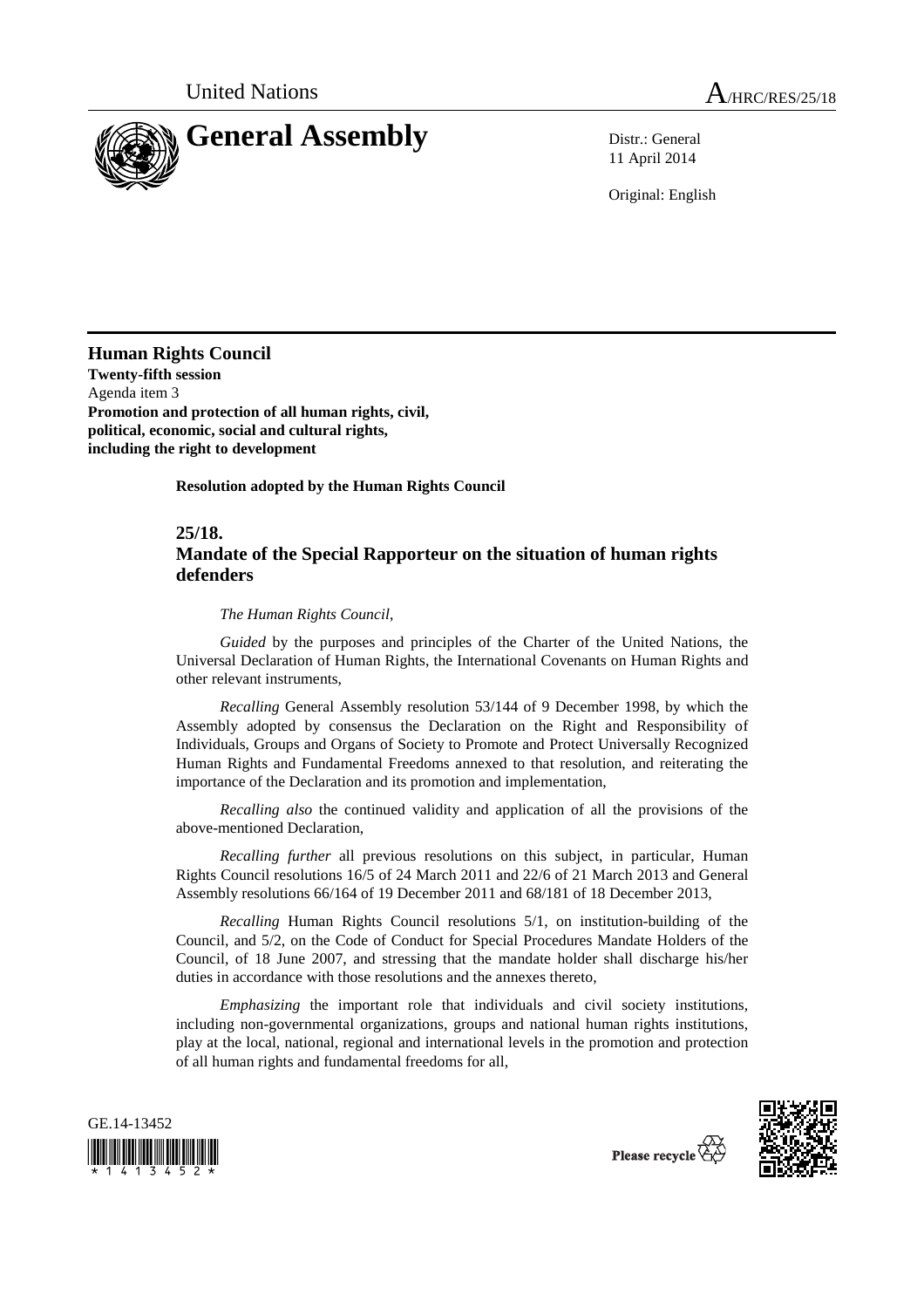*Reiterating* the grave concerns expressed by the General Assembly in its resolutions 66/164 and 68/181 and by the Human Rights Council in its resolution 22/6 with regard to the serious risks faced by human rights defenders due to threats, attacks, reprisals and acts of intimidation against them,

*Reaffirming* that States are under the obligation to protect all human rights and fundamental freedoms of all persons,

*Stressing* that respect and support for the activities of human rights defenders, including women human rights defenders, is essential to the overall enjoyment of human rights,

*Mindful* that domestic law and administrative provisions and their application should facilitate the work of human rights defenders, including by avoiding any criminalization, stigmatization, impediments, obstructions or restrictions thereof contrary to international human rights law,

 *Underscoring* that the legal framework within which human rights defenders work peacefully to promote and protect human rights and fundamental freedoms is that of national legislation consistent with the Charter and international human rights law,

 *Gravely concerned* that, in some instances, national security and counter-terrorism legislation and other measures, such as laws regulating civil society organizations, have been misused to target human rights defenders or have hindered their work and endangered their safety in a manner contrary to international law,

*Recognizing* the urgent need to address, and to take concrete steps to prevent and stop, the use of legislation to hinder or limit unduly the ability of human rights defenders to exercise their work, including by reviewing and, where necessary, amending relevant legislation and its implementation in order to ensure compliance with international human rights law,

1. *Welcomes* the work and takes note with appreciation of the report of the Special Rapporteur on the situation of human rights defenders, $<sup>1</sup>$  and strongly urges all</sup> States to take concrete steps to create, in law and in practice, a safe and enabling environment in which human rights defenders can operate free from hindrance and insecurity;

2. *Decides* to extend the mandate of the Special Rapporteur on the situation of human rights defenders for a period of three years in the same terms as provided for by the Human Rights Council in its resolution 16/5;

3. *Urges* all States to cooperate with and assist the Special Rapporteur in the performance of his/her tasks, to provide all information and to respond to the communications transmitted to them by the Special Rapporteur without undue delay;

4. *Calls upon* States to give serious consideration to responding favourably to the requests of the Special Rapporteur to visit their countries, and urges them to enter into a constructive dialogue with the Special Rapporteur with respect to the follow-up to and implementation of his/her recommendations so as to enable him/her to fulfil his/her mandate even more effectively;

 $^1$  A/HRC/25/55.